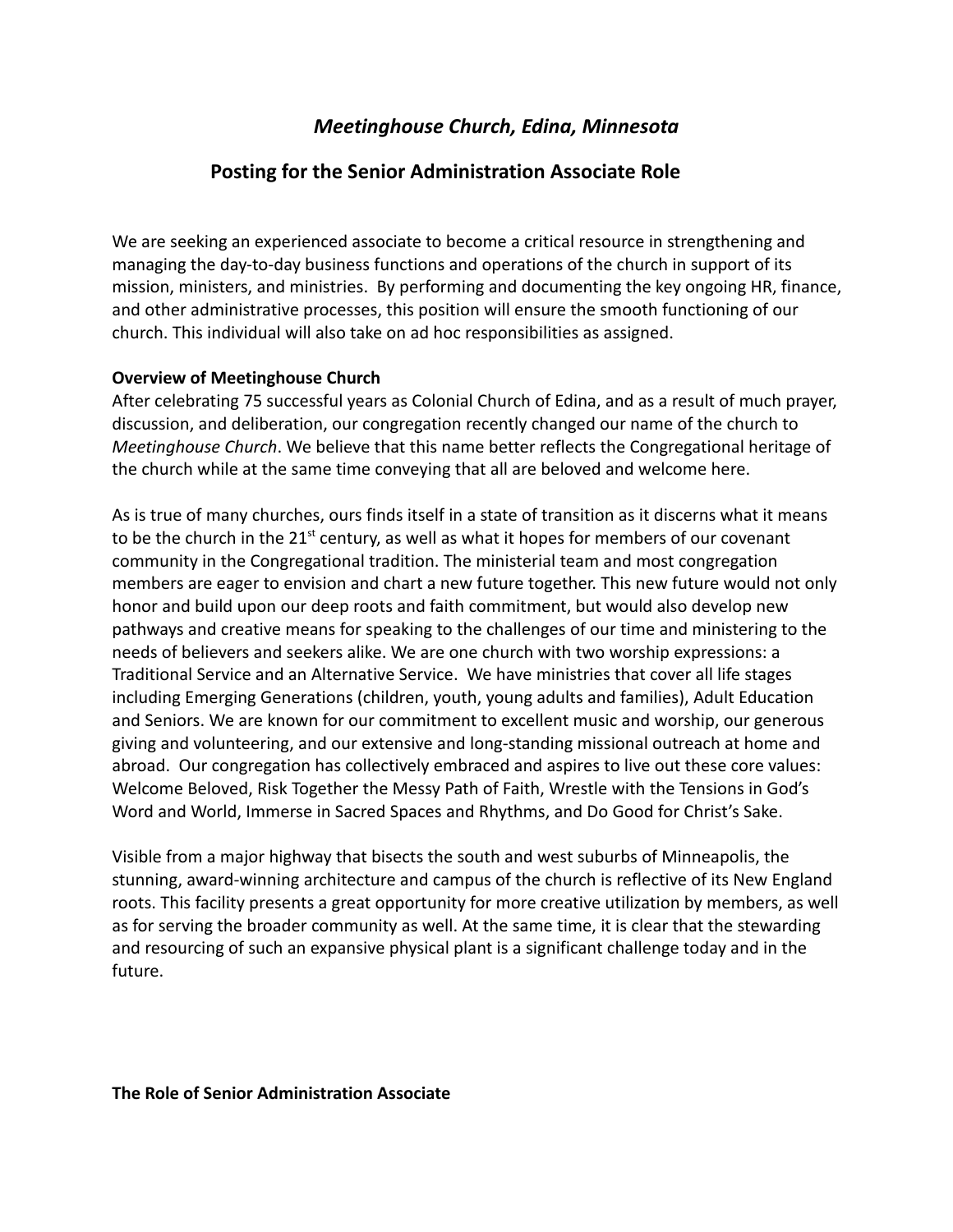#### **Reports to**: Director of Church Administration

#### **Direct Reports:** None

### **Key Responsibilities**

- **1. Contribution processing**—using multiple software tools, process contributions to the church that come in various forms, including online, checks, and cash.
- 2. **Human Resource Administration**—support the Director of Church Administration in ongoing HR tasks, including bi-weekly payroll, new employee onboarding, maintaining appropriate employee records, etc.
- 3. **Department support**—support the Finance Director and Director of Church Administration in ongoing or ad hoc tasks, such as Accounts Receivable, Accounts Payable, Giving Statements, annual employee reviews, etc.
- **4. Policies and Procedures** —in collaboration with leaders, develop, implement, update, and maintain policies and procedures in order to ensure compliance with church policies, legal guidance, and other best practices for human resource, financial, and risk management. Train backups in key procedures, and make recommendations for process improvements.
- 5. **Other duties** —these duties may include taking part in projects, providing staff administrative support, serving as backup to other staff members on key responsibilities, etc.

## **Required Qualifications**

- Very organized with ability to prioritize work appropriately and adapt to changing priorities
- Strong work ethic
- Strong attention to detail, including strong math/financial acumen
- Strong Microsoft Office suite skills, particularly Excel, Word, and Powerpoint, as well as Google tools
- Demonstrated ability to learn multiple software packages
- Experience documenting procedures and suggesting/implementing controls
- Ability to work independently, including exhibiting confidence and curiosity to solve issues
- Ability to handle private/sensitive information with professionalism and confidentiality
- BA with minimum 2 years of work experience, or Associate's degree with minimum 4 years of work experience, in an business, office, or administrative function
- Ability to support and reflect the Mission and Values of our church

## **Desirable Qualifications**

- BA in business, finance, accounting, or related fields of study
- Experience working at a church or other non-profit
- Experience with basic accounting functions such as general ledger entries, accounts payable, and accounts receivable